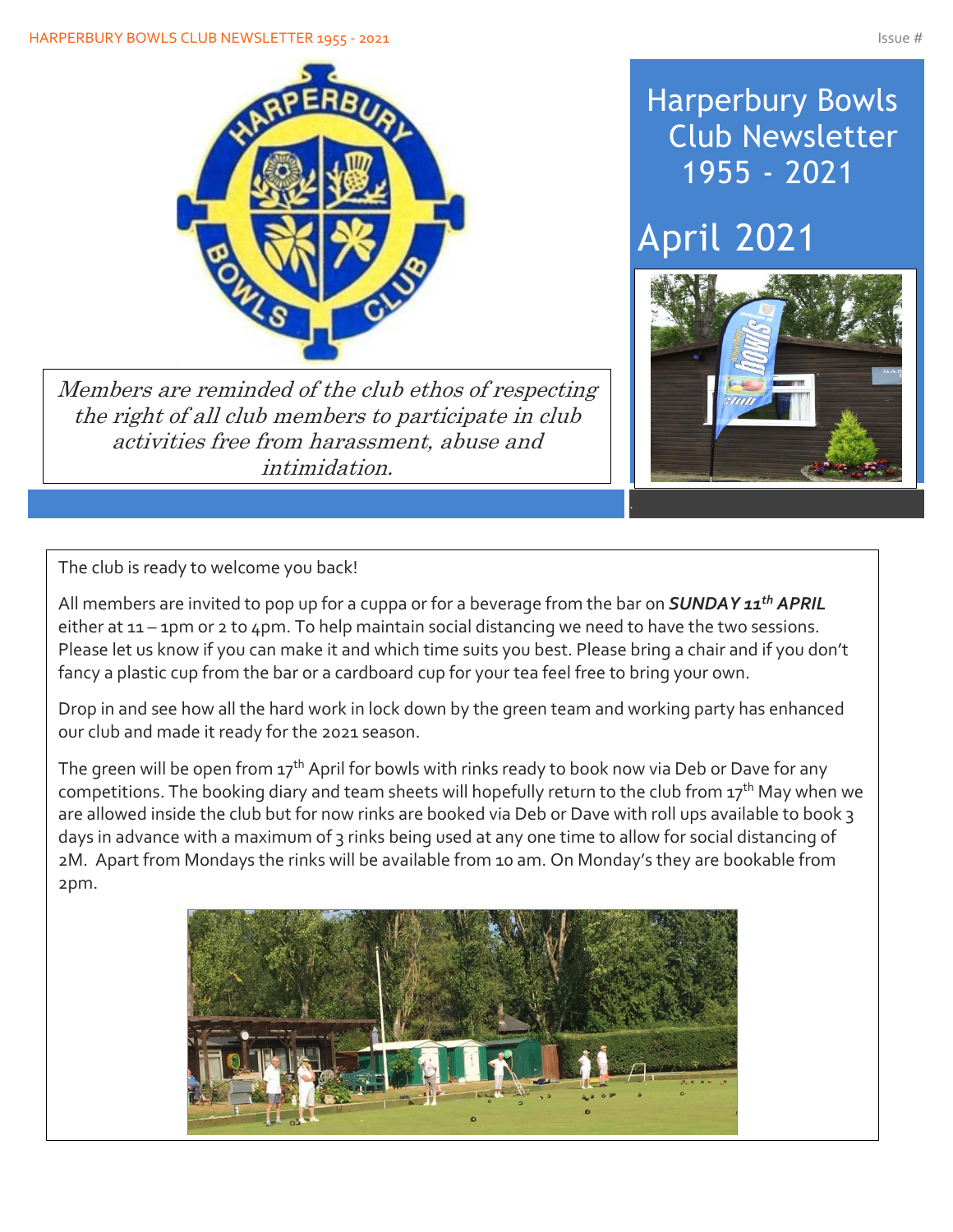### Committee news.

Í

### Committee positions

The position of 'manager' for the men's County and District competitions has been filled. A massive thank you to Tim Anstey for taking this role on. I am sure Tim will be in touch with our men folk when the County and District games eventually get under way.

Michael Langley is standing down from the committee and as St Albans and District rep and the committee would like to thank him for all his hard work. Les Roberts has volunteered to take up the role of St Albans and District Rep and again the committee thank him for his support.

### Our Roadmap back to Bowls.

Having had a committee meeting this week and looking at and discussing the government rules and Bowls England's guidance the committee have a plan for our games up to  $17<sup>th</sup>$  May when guidance may well change again.

No more than 24 players on the green using 3 or 4 rinks at any one time. Players are advised to spread out whilst on the green to accommodate the 2M distancing and although masks are not required outside it is an individual choice.

Spectators will be expected to follow the rule of 6 with at least 2 M between each group

Every member to sign in please whenever you are up the club, there will be a signing in book where you normally tick your names off for games in the outside notice board. This is for track and trace– Please bring a pen

The club house will only be open to members for the use of the bathrooms and a mask must be worn when inside the club.

The bar will be table service until 17<sup>th</sup> May at least.

As a club we will not be providing standard teas on weekend matches at present and a conversation will take place between captains as to whether players are happy to stay for a drink after the games. Providing all goes according to the roadmap out of lockdown this will be reviewed at each committee meeting.

Wrapped biscuits with tea and coffee will be provided for weekday matches and wrapped cake with tea etc for weekend games. We will be sitting outside in 6's throughout April and up to 17th May. It is then hoped that we can sit in the club house in 6's 2 M apart.

The cleaning rota and food rota are attached and as always we really appreciate your support with the cleaning and the food. It was felt that even though it is not being used, that the club is kept clean especially the kitchen, the floor and the toilets and emptying the bins as these will be used.

As far as playing bowls the guidance set out by the committee last year will still be relevant.

- The mats, jacks and sanitizing trays will be set up outside as before and after the game the equipment needs to be dipped in the cleaning trays please by the leads and mats left to dry
- The pushers and score boards can be used for friendlies and competition games and will be stored in the club house to avoid members using the sheds.
- For friendlies and competition games each lead is to have their own jack and mat the skip is to line the jack up with their foot.
- Pushers can be used and 2 allocated players from each team needs to collect one for each end. They will be expected to take charge of it for the game and they need to be the only ones using it. After the game they need to spray it and wipe it down before it is returned to the club house.

We are hoping that we can return to pre covid times after June 21st all being well but in the meantime these precautions are in place to protect us all so please work with us and abide by them to keep yourself and others as safe as possible.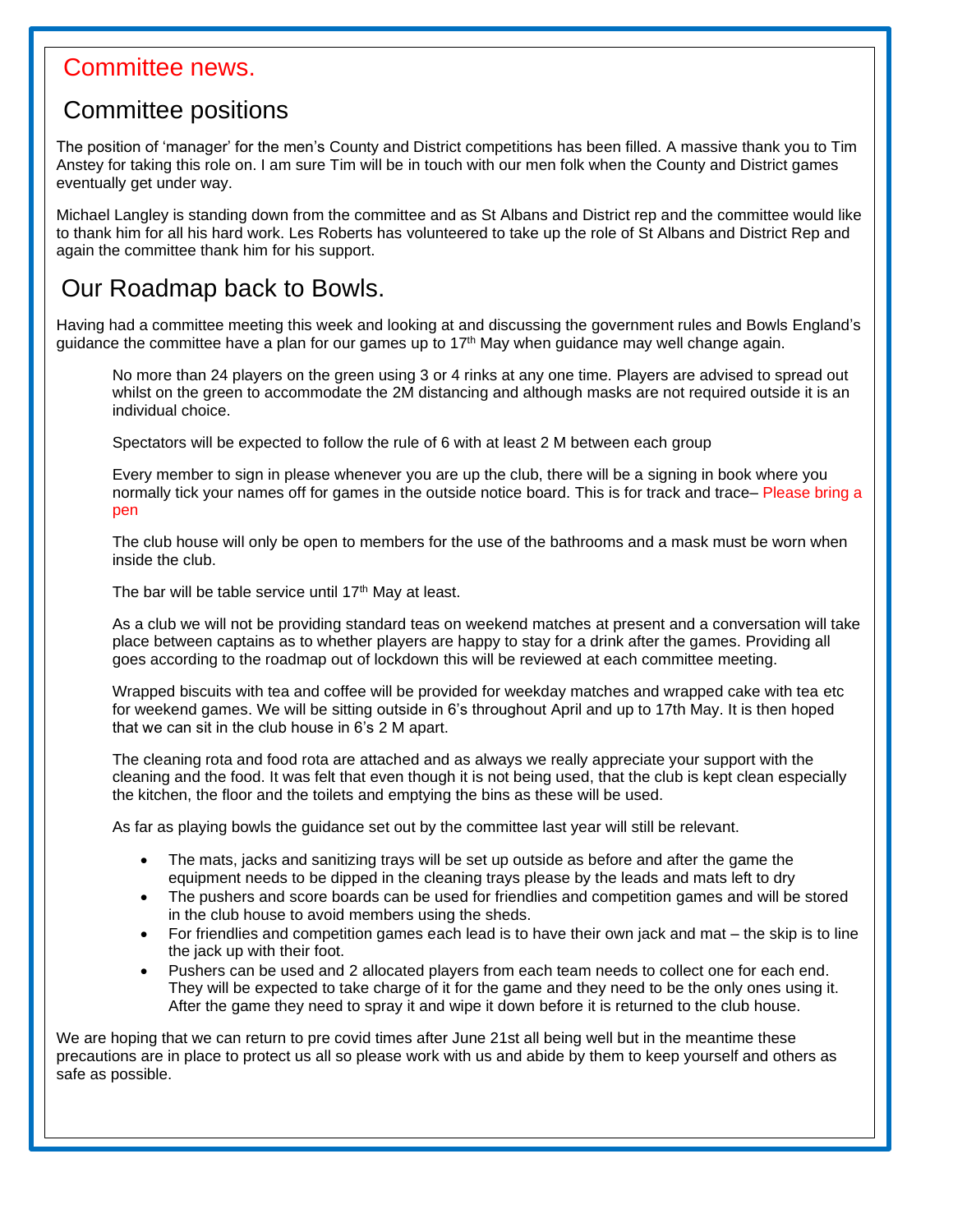### **SATURDAY 17TH APRIL - Spoon Drive**

Thank you to all the members that have their names down to play in the spoon drive:

*Jenny & Dave G, Deb, Robert, Jan, Chris & John W, Pat & Alan W, Keith & Eileen W, Dave L, John G, Tony P, Jean E, Brenda & Graham D, Mark S, Judy ? and Robin*. 20 names

With a max of 24 on the green everyone needs to be registered with Les by 2.15 when the remaining places will be allocated on a first come first serve basis.

So, if you are not on the above list and fancy a game come down and give Les your name as soon as you arrive. We would be very grateful if you could text me if you now can't make it – Debs 0773630512

Dress code is **greys** and you are asked to bring **3 woods** and a PEN. Please put your shoes on before you come into the club. If you are bringing a bag please keep it out of the way of walk ways etc as the changing rooms will be closed. Everyone will get a prize from  $1^{st}$  to last and we will be playing 3 games of 5 ends with tea and a wrapped biscuit during the afternoon. The bar will also be open with table service.

### **SUNDAY 18TH APRIL PRESIDENT -V-CAPTAIN**

The teams will be picked after the welcome back get together on SUNDAY 11<sup>th</sup> APRIL. If there are more than 24 players the game will be in 2 halves so that everyone can play. During the afternoon tea and wrapped cake will be available and the bar will be open with table service during the afternoon.

Greys please with match fees being 2.50 on arrival to either the President or Captain depending on whose team you are on. Correct monies would be really appreciated please.

We will be using disposable plastic glasses in the bar and cardboard cups for the tea and coffee. If you would prefer to bring your own glass or mug for your beverages please feel free. You will be required to take it home to wash it.

We are hoping that we can return to pre covid times after June  $21<sup>st</sup>$  all being well but in the meantime these precautions are in place to protect us all so please work with us and abide by them.

### **A plea from Ken - Please bring correct change for the bar if you can .**

#### **2021 Spring Cleaning Jobs**

Thank you to those who have helped so far.

Ladies cloakroom and toilets – **Being sorted** by Jan T

Men's cloakroom and toilets – **Sorted** by Jean E

#### **Kitchen :-**

.

Crockery, cutlery, glasses etc **sorted** by Gillian, Sheila and Chris W

Cupboards, drawers and doors – **Sorted** by Judy and **Hilary** 

Surfaces, wall tiles and floor - **sorted** by Sheila

Fridge and freezer – **sorted** by Judy and Hilary

Kitchen blind – to be replaced

**Main Pavilion :-**

Curtains and Nets- **sorted** by Keith and Eileen

Windows – Peter C

Patio area tidy and tables and chairs back out – **to be sorted by** Deb and Dave.

#### **Just a couple of jobs remain if you can help please let me know?**

- Book shelves sorted and washed down with any books removed and taken to charity shop as feel necessary.
- Pictures and honors boards sprayed and wiped down along with anything else on display.
- Benches and outside tables wiped down.

Because of the current Covid regulations please let either Deb or Dave know if you can do any of the above jobs and when so that we can coordinate who is up the club. Afternoons or weekends are better as the green team and working parties tend to be on site in the mornings.

Please ONLY USE the cleaning products up the club as these have all been entered into the COSH folder. There will be stickers up the club that you can fill in and put on jobs that have been completed. Thanks